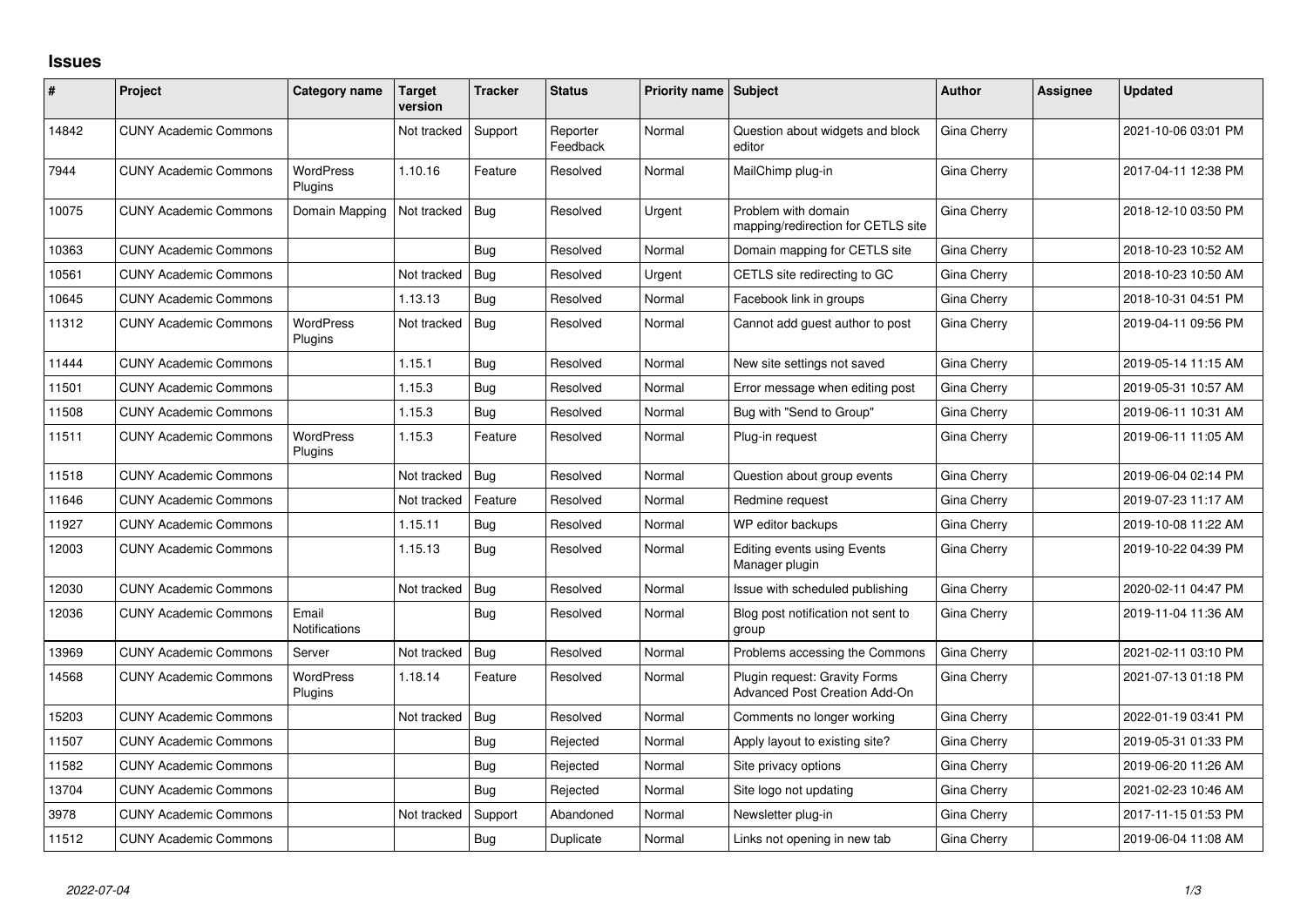| #     | Project                      | <b>Category name</b>              | <b>Target</b><br>version | <b>Tracker</b> | <b>Status</b>        | <b>Priority name   Subject</b> |                                                                              | <b>Author</b> | Assignee              | <b>Updated</b>      |
|-------|------------------------------|-----------------------------------|--------------------------|----------------|----------------------|--------------------------------|------------------------------------------------------------------------------|---------------|-----------------------|---------------------|
| 39    | <b>CUNY Academic Commons</b> | <b>BuddyPress</b><br>(misc)       |                          | Bug            | Resolved             | High                           | Email notifications for group I had<br>not joined                            | Gina Cherry   | Boone<br>Gorges       | 2009-10-19 03:49 PM |
| 40    | <b>CUNY Academic Commons</b> | <b>BuddyPress</b><br>(misc)       |                          | Bug            | Resolved             | Normal                         | Notification won't go away                                                   | Gina Cherry   | Boone<br>Gorges       | 2009-10-19 03:49 PM |
| 3669  | <b>CUNY Academic Commons</b> | <b>WordPress</b><br>Plugins       | 1.7.4                    | Feature        | Resolved             | Normal                         | Plug-in request: Collapse-o-matic                                            | Gina Cherry   | Boone<br>Gorges       | 2014-11-21 11:14 AM |
| 3976  | <b>CUNY Academic Commons</b> | Email<br><b>Notifications</b>     | 1.7.18                   | Feature        | Resolved             | Normal                         | Emails to blog subscribers should<br>be sent in HTML                         | Gina Cherry   | Boone<br>Gorges       | 2015-04-12 02:18 PM |
| 3983  | <b>CUNY Academic Commons</b> | <b>WordPress</b><br>Plugins       | Not tracked              | Support        | Resolved             | Normal                         | Bug in list category posts plugin                                            | Gina Cherry   | Boone<br>Gorges       | 2015-05-11 11:58 AM |
| 3998  | <b>CUNY Academic Commons</b> | <b>WordPress</b><br>Plugins       | 1.7.19                   | Feature        | Resolved             | Normal                         | Voicethread plugin                                                           | Gina Cherry   | Boone<br>Gorges       | 2015-04-21 02:35 PM |
| 4751  | <b>CUNY Academic Commons</b> | <b>WordPress</b><br><b>Themes</b> | 1.8.13                   | Feature        | Resolved             | Normal                         | Request for two plug-ins                                                     | Gina Cherry   | Boone<br>Gorges       | 2015-10-13 09:29 AM |
| 4850  | <b>CUNY Academic Commons</b> | <b>WordPress</b><br>Plugins       | 1.8.16                   | Bug            | Resolved             | Immediate                      | ACERT site is down                                                           | Gina Cherry   | Boone<br>Gorges       | 2015-11-05 12:45 PM |
| 8389  | <b>CUNY Academic Commons</b> | <b>WordPress</b><br>Plugins       | 1.11.6                   | Feature        | Resolved             | Normal                         | Gravity Forms + Custom Post Types<br>plug-in                                 | Gina Cherry   | Boone<br>Gorges       | 2017-07-06 08:09 PM |
| 9570  | <b>CUNY Academic Commons</b> | <b>WordPress</b><br>Plugins       | 1.12.13                  | Bug            | Resolved             | Normal                         | Guest authors in Co-Authors Plus<br>plug-in not working                      | Gina Cherry   | Boone<br>Gorges       | 2018-05-01 06:10 PM |
| 10847 | <b>CUNY Academic Commons</b> | Blogs<br>(BuddyPress)             | 1.15                     | Feature        | Resolved             | Normal                         | Select which blog posts are sent to<br>group                                 | Gina Cherry   | Boone<br>Gorges       | 2019-04-23 03:54 PM |
| 11451 | <b>CUNY Academic Commons</b> | Group Blogs                       | 1.16                     | Feature        | Resolved             | Normal                         | 'Send to group' checkbox should<br>remain unchecked for saved draft<br>posts | Gina Cherry   | Boone<br>Gorges       | 2019-12-04 10:51 AM |
| 15094 | <b>CUNY Academic Commons</b> | Group Invitations                 | 2.0.0                    | Bug            | Resolved             | Normal                         | Group admins added to site as<br>authors, not admins                         | Gina Cherry   | Boone<br>Gorges       | 2022-05-26 11:36 AM |
| 3892  | <b>CUNY Academic Commons</b> | <b>WordPress</b><br>(misc)        | Future<br>release        | <b>Bug</b>     | Resolved             | High                           | The given object ID is not that of a<br>menu item.                           | Gina Cherry   | Gina Cherry           | 2016-06-21 04:49 PM |
| 11545 | <b>CUNY Academic Commons</b> | <b>WordPress</b><br>Plugins       | Not tracked              | Support        | <b>New</b>           | Normal                         | <b>Twitter searches in WordPress</b>                                         | Gina Cherry   | <b>Matt Gold</b>      | 2019-09-23 01:03 PM |
| 12004 | <b>CUNY Academic Commons</b> |                                   | Not tracked              | Support        | Reporter<br>Feedback | Normal                         | Notifications for spam blog<br>comments                                      | Gina Cherry   | Raymond<br><b>Hoh</b> | 2019-11-01 12:05 PM |
| 10800 | <b>CUNY Academic Commons</b> | Email<br><b>Notifications</b>     | 1.14.3                   | <b>Bug</b>     | Resolved             | Normal                         | Duplicate email notifications on blog<br>comments                            | Gina Cherry   | Raymond<br><b>Hoh</b> | 2019-02-13 06:05 PM |
| 11160 | <b>CUNY Academic Commons</b> | Email<br>Notifications            | 1.14.8                   | Bug            | Resolved             | Normal                         | Return of duplicate email<br>notifactions for blog comments                  | Gina Cherry   | Raymond<br>Hoh        | 2019-02-27 12:33 AM |
| 11311 | <b>CUNY Academic Commons</b> | WordPress<br>Plugins              | 1.14.11                  | Feature        | Resolved             | Normal                         | Request for post expiration plug-in                                          | Gina Cherry   | Raymond<br>Hoh        | 2019-04-15 10:47 AM |